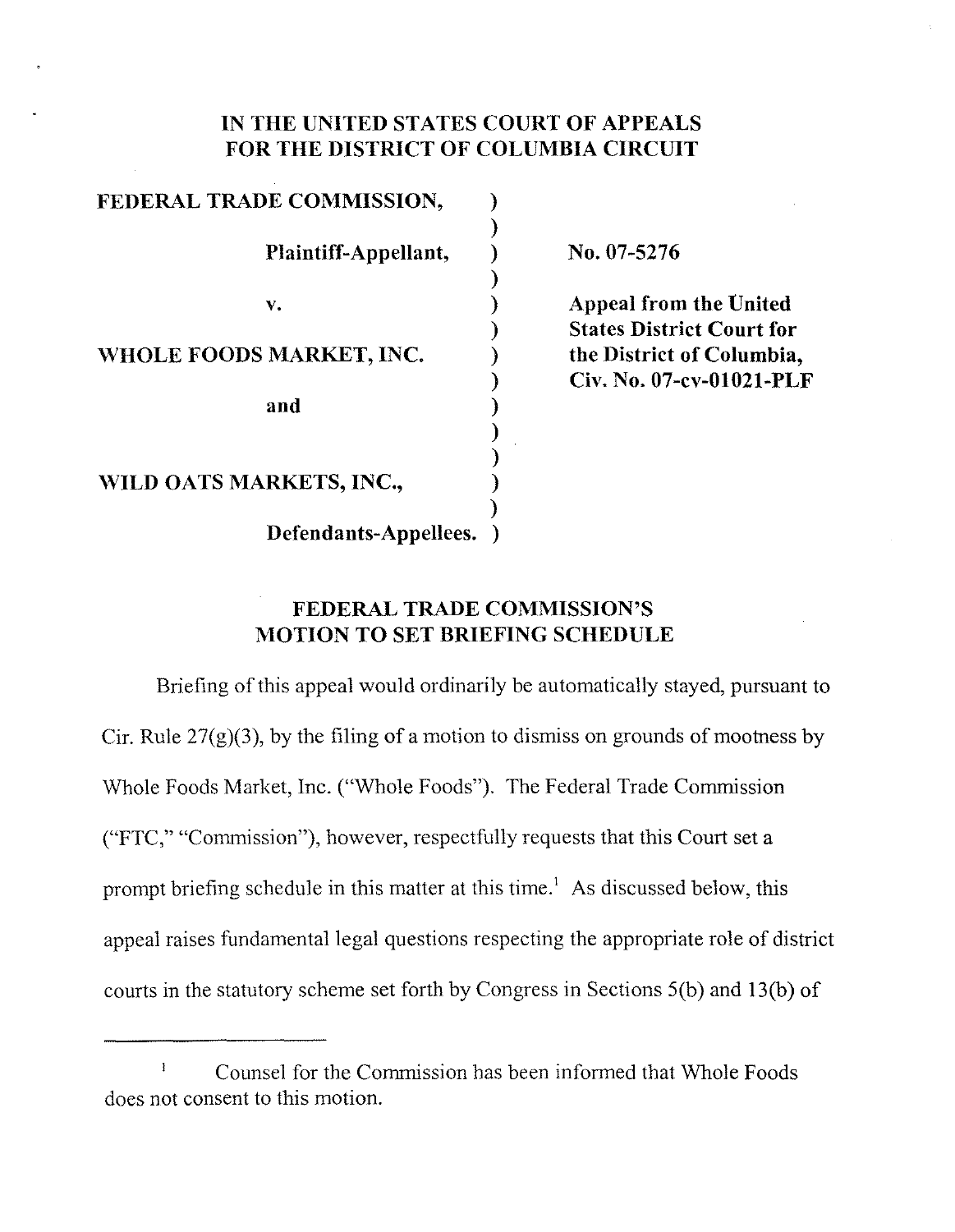the Federal Trade Commission Act ("FTC Act"), 15 U.S.c. § § 45(b), 53(b). The district court's decision, which denied the Commission's application for a preliminary injunction preventing Whole Foods' acquisition of Wild Oats Markets, Inc., contains fundamental legal errors that threaten the Commission's performance of its law enforcement mission. Moreover, actions that Whole Foods may take, unless restrained by an order maintaining the status quo, may adversely affect the range of remedies available to the Commission if it ultimately rules against Whole Foods on the merits in administrative adjudication, pursuant to Section 13(b) of the FTC Act, 15 U.S.C.  $\S$  53(b).

#### **1. The Statutory Scheme.**

Prompt resolution of this appeal is vital because of the remarkable degree to which the court below subverted the Commission's statutory role as an expert adjudicatory agency with respect to the trade regulation matters entrusted to it under Section  $5(b)$  of the FTC Act, as well as the standard for preliminary injunctions under Section 13(b) of the FTC Act. Unless corrected, the district court's errors may significantly undermine the agency's ability to fulfill its statutory mission.

Congress created the Commission to be an expert agency, carrying out adjudicative as well as other functions, and to act as the ultimate decisionmaker,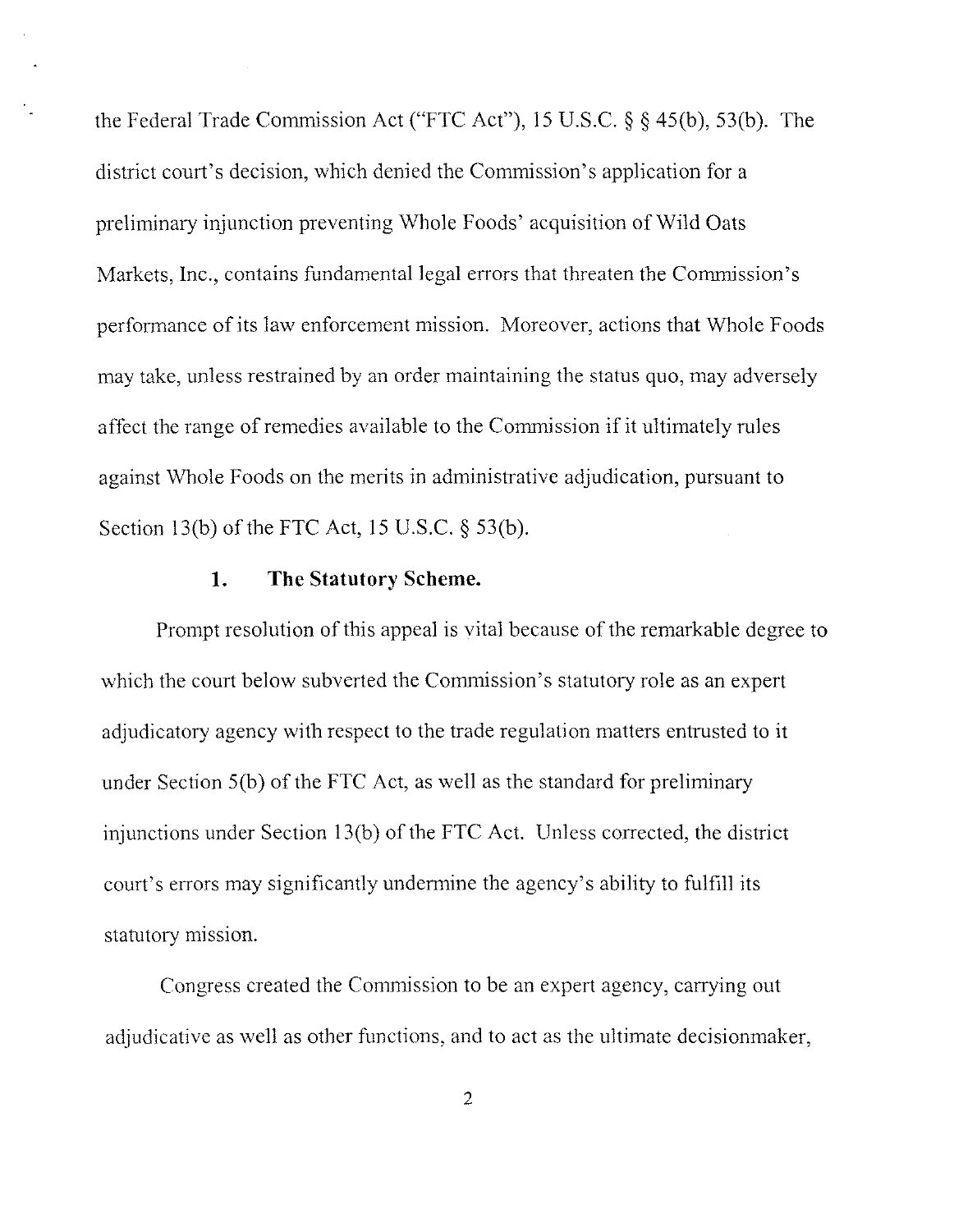subject to review only by the courts of appeals, in cases brought to halt unfair methods of competition under Section  $5(b)$  of the FTC Act.<sup>2</sup> As the author of the original bill establishing the Commission explained,

the determination of the question whether a method of competition is unfair is not a determination purely of fact, but necessarily involves the determination of a question of law. The Federal Trade Commission will, it is true, have to pass upon many complicated issues of fact, but the ultimate question for decision will be whether the facts found constitute a violation of the law against unfair competition. In deciding that ultimate question the commission will exercise power of a judicial nature  $***$ .<sup>3</sup>

The statutory provision empowers the Commission to issue an administrative complaint, whenever it has "reason to believe" that an entity is engaged in "any unfair method of competition  $* * *$  and if it shall appear to the Commission that a proceeding by it in respect thereof would be to the interest of the public." 15 U.S.c.§ 45(b). Such "proceedings" are entrusted to the Commission, not to the federal district courts. After conducting a hearing on the merits, the Commission may issue cease-and-desist orders against such practices, fashioning relief, in the words of President Wilson, "to adjust the remedy to the wrong in a way that will

<sup>&</sup>lt;sup>2</sup> The Supreme Court has recognized this Congressional intent and the Federal Trade Commission's unique role in trade regulation matters. *See, e.g., FTC v. Indiana Federation ofDentists,* 476 U.S. 447, 454 (1986); *Humphrey's Executor v. United States,* 295 U.S. 602, 624 (1935).

 $3$  Congressional Record, Sept. 10, 1914, pp. 14931-33 (remarks of Rep. Covington).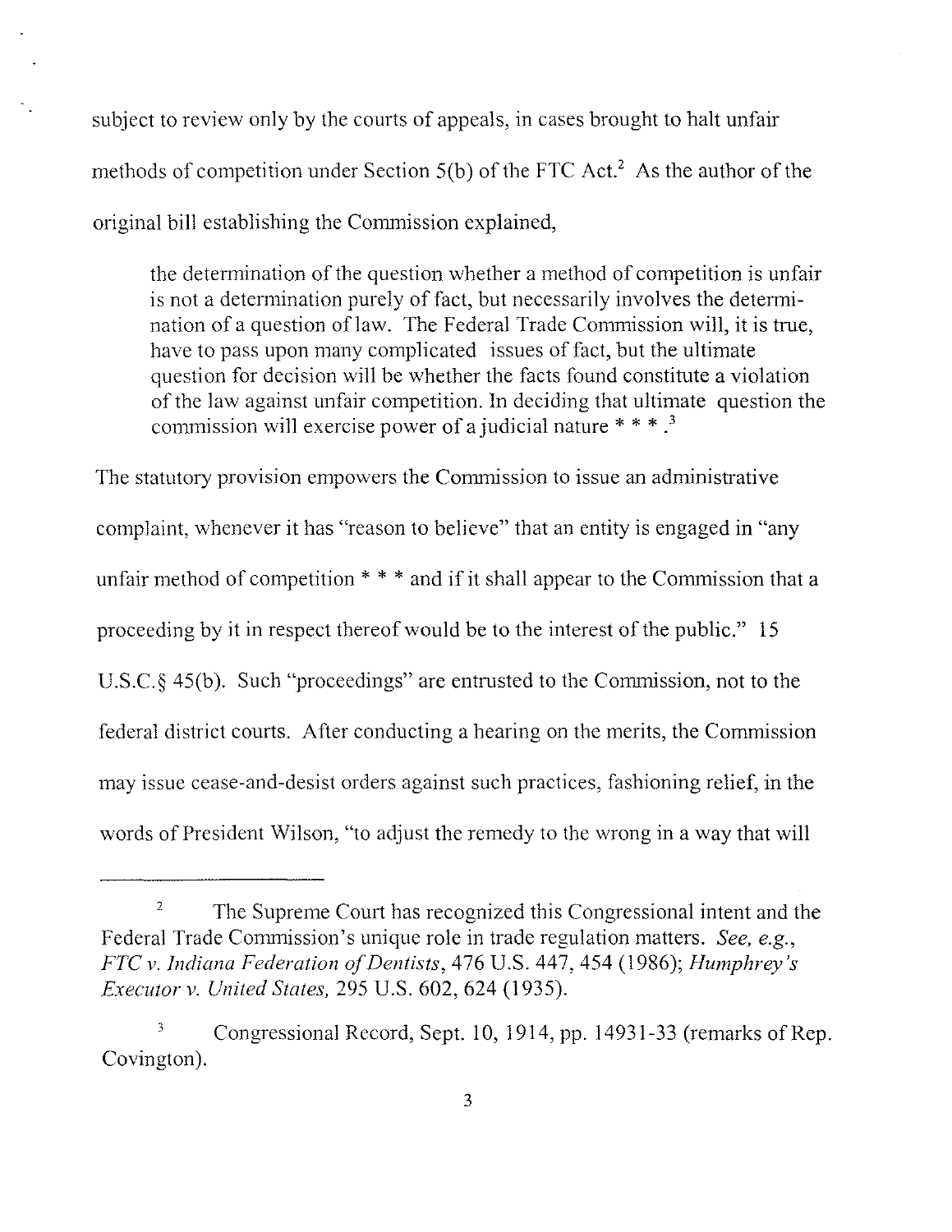meet all the circumstances of the case."<sup>4</sup> Such Commission orders are subject to review only in the courts of appeal. 15 U.S.C. § 45(c).

Section  $13(b)$  of the Act was enacted to strengthen the effectiveness of the Commission's adjudicatory function. Rather than being forced either to disentangle already-merged parties, or to resort to the All Writs Act in an effort to halt a merger before consummation, the Commission is able to obtain injunctive relief in federal district court, under Section 13(b)'s carefully crafted public interest standard. *FTC* v. *Weyerhaeuser,* 665 F.2d 1072, 1081(D.C. Cir. 1981) (R. Ginsburg, J.) Section 13(b) incorporated the principle that common law standards governing the issuance of preliminary injunctions are "'not \* \* \* appropriate for the implementation of a Federal statute by an independent regulatory agency where the standards of the public interest measure the propriety and the need for injunctive relief." *Id., quoting* H.R. Rep. No. 624, 93d Cong., 1st Sess. 31 (1971). As the Fourth Circuit declared in an early case interpreting Section 13(b), "the district court is not authorized to determine whether the antitrust laws have been or are about to be violated. That adjudicatory function is vested in FTC in the first instance. The only purpose of a proceeding under Section 13 is to preserve the status quo until FTC can perform its function." *FTC* v. *Food Town Stores, 539*

<sup>&</sup>lt;sup>4</sup> H.R. Doc. H.R. Doc. No. 625, 63rd Cong., 2d Sess. 5 (1914).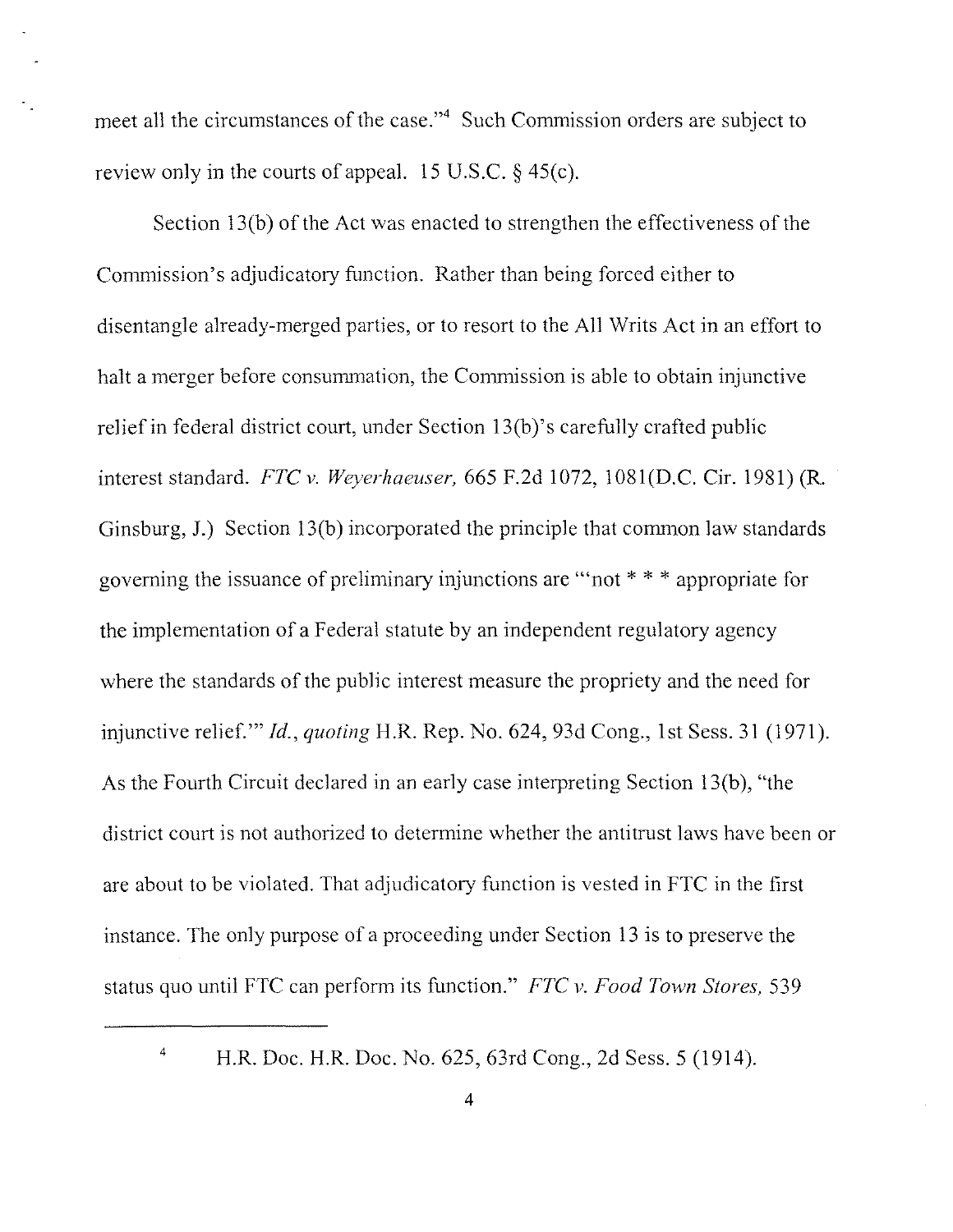F.2d 1339, 1342 (4th Cir. 1976).

# **2. The District Court Failed to Apply This Court's Standard on the Prospect of Success on the Merits.**

This Court has recognized the district courts' limited role in considering the merits, when the Commission seeks injunctive relief under Section 13(b). "'The district court is not authorized to determine whether the antitrust laws have been or are about to be violated. That adjudicatory function is vested in the FTC in the first instance." *FTC v.* H.i. *Heinz Co.,* 246 F.3d 708, 714 (D.C. Cir. 2001), *quoting FTC v. Food Town Stores, Inc.,* 539 F.2d 1339, 1342 (4th Cir. 1976).

Under this Court's jurisprudence, the Commission meets its burden of showing prospects for success on the merits by raising questions "so serious, substantial, difficult and doubtful as to make them fair ground for thorough investigation, study, deliberation and determination by the FTC in the first instance and ultimately by the Court of Appeals."<sup>5</sup> The Commission is not required to show that it probably will succeed at a plenary trial, but that "it has a fair and tenable chance of ultimate success on the merits."<sup>6</sup> Instead of applying this legal standard, the district court acted as though it was the final arbiter of the

<sup>5</sup> *FTC v. Heinz,* 246 F.3d at 714-15.

<sup>6</sup> *FTC v. Beatrice Foods Co.,* 587 F.2d 1225, 1229 (D.C. Cir. 1978).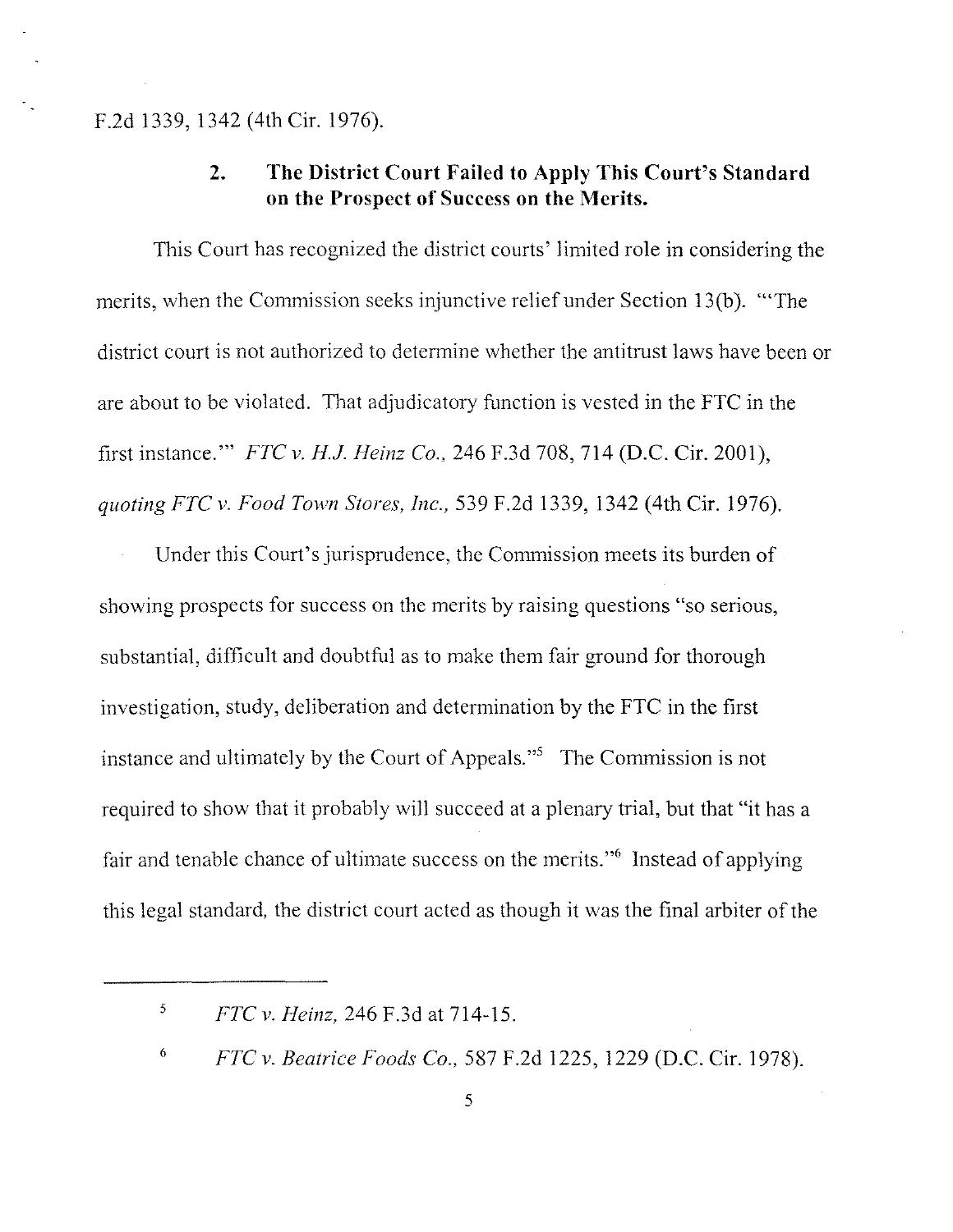case, imposing on the Commission a far more extensive burden than Congress intended when it enacted Section  $13(b)$ .<sup>7</sup>

Not surprisingly, since the district court's conclusion that the Commission was not likely to succeed on the merits was based on only 30 days of pre-trial discovery and a two day hearing, the district court committed multiple critical errors in its analysis of the antitrust issues involved in the Commission's challenge. As Judge (now Justice) Ginsburg has observed, district courts in such proceedings are ill-equipped, as compared to plenary trial courts, to make such decisions. *See Weyerhaeuser Co.,* 665 F.2d at 1083 (D.C.Cir. 1981) (district courts' ruling in a Section 13(b) case "must be made under time pressure and on incomplete evidence" and "the risk of an erroneous assessment is therefore higher than it is after a full evidentiary presentation."). Indeed, the district court itself noted that "[u]nfortunately the court \* \* \* has had to act under severe time constraints (and with fewer resources than counsel has had) in evaluating the evidence and arguments, reaching its decision and attempting quickly to articulate

*<sup>7</sup> See, e.g.,* "[Tjhc FTC *has not met its burden to prove* that 'premium natural and organic supermarkets' is the relevant product market in this case for antitrust purposes" *(FTC* v. *Whole Foods,* 502 F. Supp. 2d at \_, Op. at 64) (emphasis added); "[T[he FTC *has not proven* that it is likely to prevail on the merits at an administrative proceeding and subsequent appeal to the court. " *FTC* v. *Whole Foods,* 502 F. Supp. 2d at \_, Op. at 92 (emphasis added.).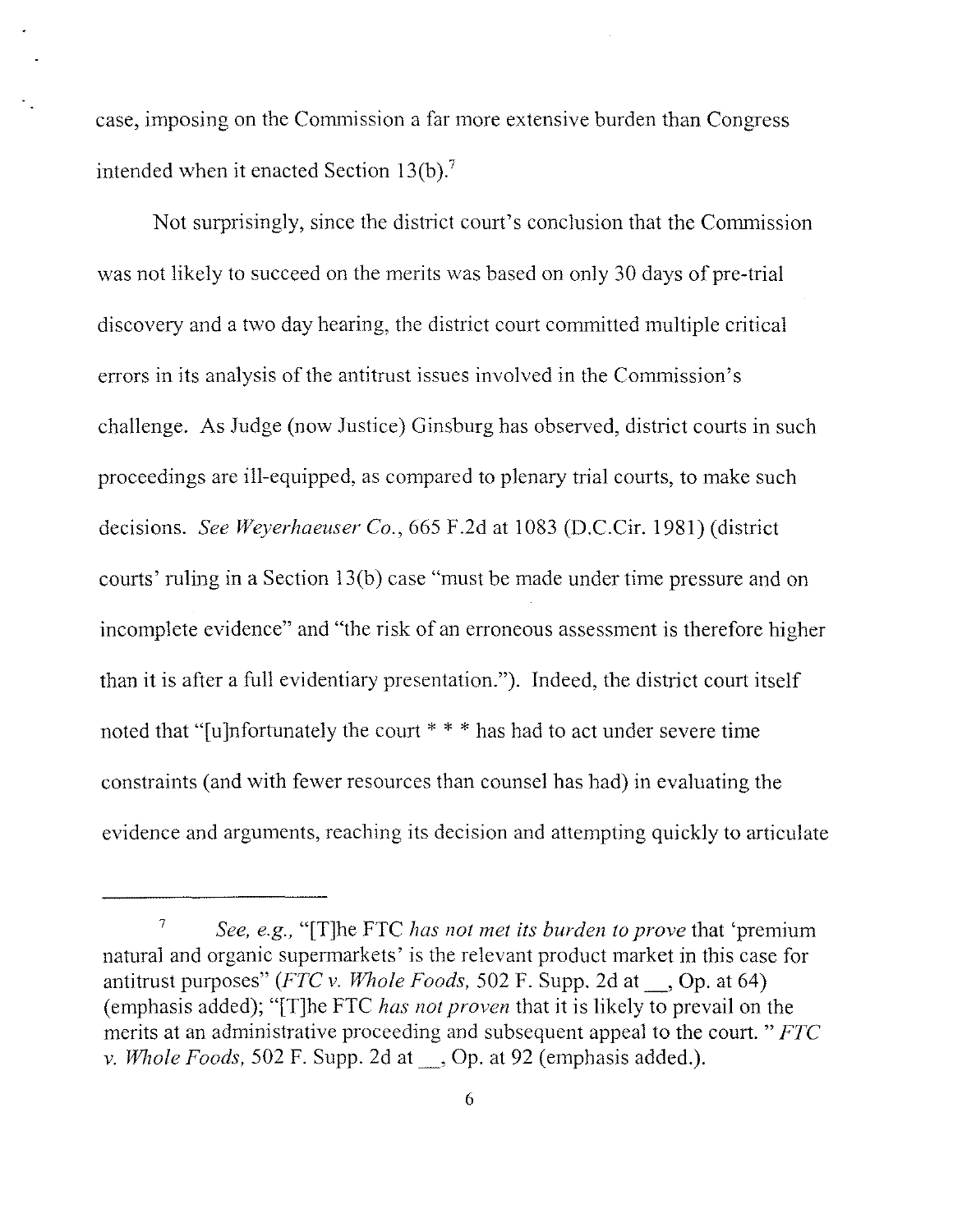that decision in a reasonably thorough and comprehensible opinion." *FTC v. Whole Foods Market, Inc.,* 502 F. Supp. 2d 1, \_ (D.D. C. 2007), Op, at 3.

More fundamentally, focusing on the ultimate merits of the Section 7 challenge, the district court never addressed whether there were "questions going to the merits so serious, substantial, difficult and doubtful as to make them a fair ground for thorough investigation, study, deliberation and determination by the FTC in the first instance." As will be more fully addressed in the briefs on the merits of the appeal, the district court could not properly have concluded that there was not a fair ground for litigation had it addressed that issue.

# **3. The District Court Failed to Balance the Equities and to Consider the Public Interest.**

The eourt below compounded its error by cutting its analysis short upon concluding that the Commission had failed to meet its supposed burden of proving its case at the preliminary injunction stage. Under the statutory standard, it is necessary to balance the equities and consider the public interest. Under Section 13(b), courts "must \* \* \* weigh the equities in order to decide whether enjoining the merger would be in the public interest." *FTC v. H.I. Heinz Co.,* 246 F.2d 708, 725 (D.C. Cir. 2001). This is a required, not discretionary, step in the analysis. Moreover, "private equities do not outweigh effective enforcement of the antitrust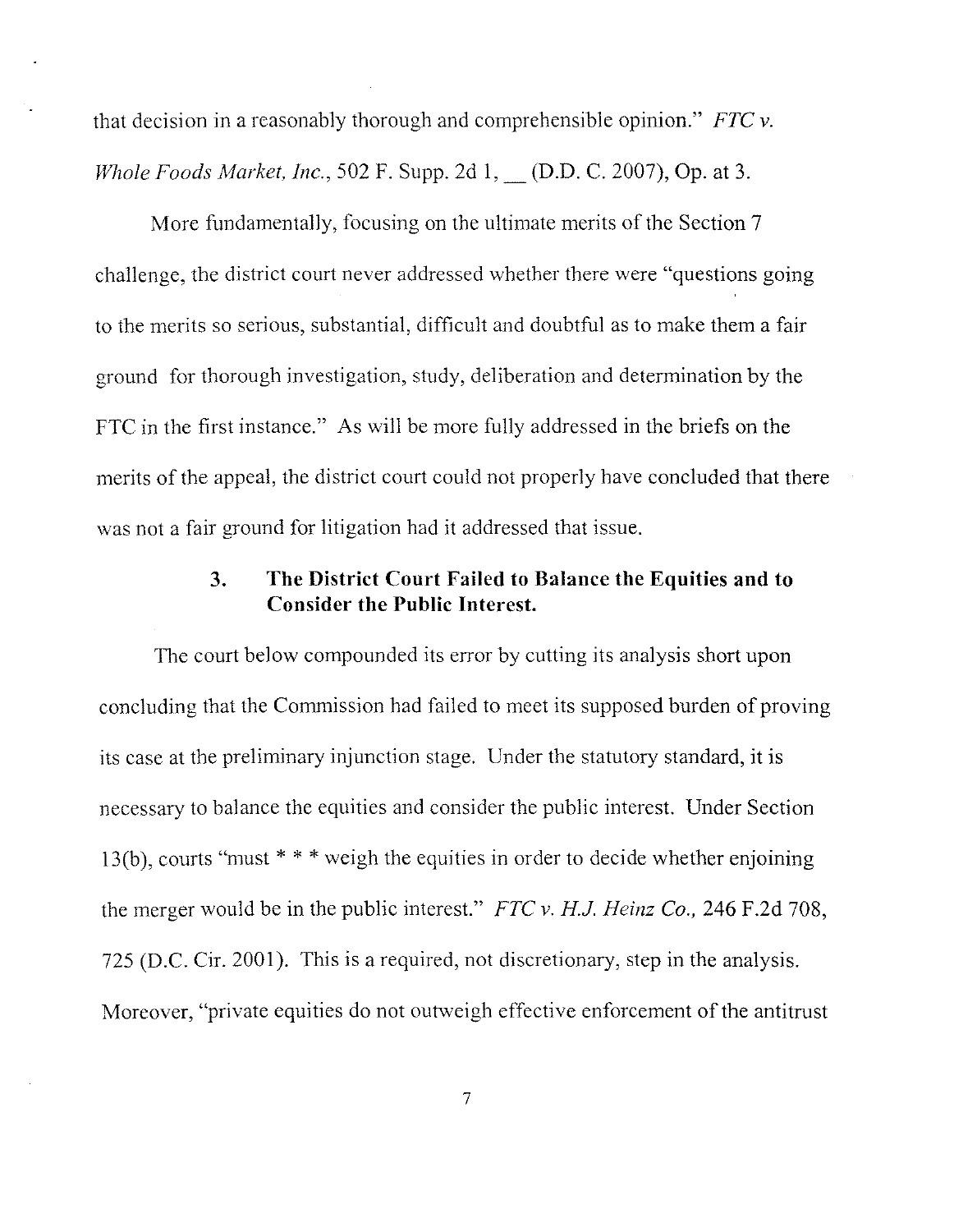laws." *FTC v. Weyerhaeuser*, 665 F.2d at 1083. And, where the weighing of the equities favors the Commission, this "necessarily lightens the burden on the **FTC** to show likelihood of success on the merits." *FTC v. Heinz*, 246 F.2d at 727. Contrary to these controlling principles, the district court squarely refused to weigh the equities or consider the public interest at all. *FTC v. Whole Foods, 502* F. Supp. 2d at \_, Op. at 92.

## **4. Setting a Prompt Briefing Schedule Will Allow Expeditious Correction of Legal Errors and Preserve the Possibility of Effective Relief.**

As set forth in the Commission's opposition to Whole Foods' motion to dismiss, the instant appeal is not moot because the courts retain the ability to grant effective relief in the form of a hold-separate order, or other limited injunctive relief, to preserve the Wild Oats brand and stores in order to facilitate an eventual divestiture order. The merger parties' actions and statements to date indicate that the effects of the merger will develop over time, not overnight. Nevertheless, some Wild Oats stores have been closed already, and others are slated to be closed." Whole Foods has represented that it has "now beg[u]n the integration

<sup>8</sup> *See. e.g.,* Gail Appleson, ST. LOUIS POST-DISPATCH, *Fruit and Spice Flavors Lend a Hint of the Exotic,* Oct. 10, 2007 at L-9 ("Wine and food shoppers") will find business as usual at Wild Oats . . . although the store is slated to close next summer.")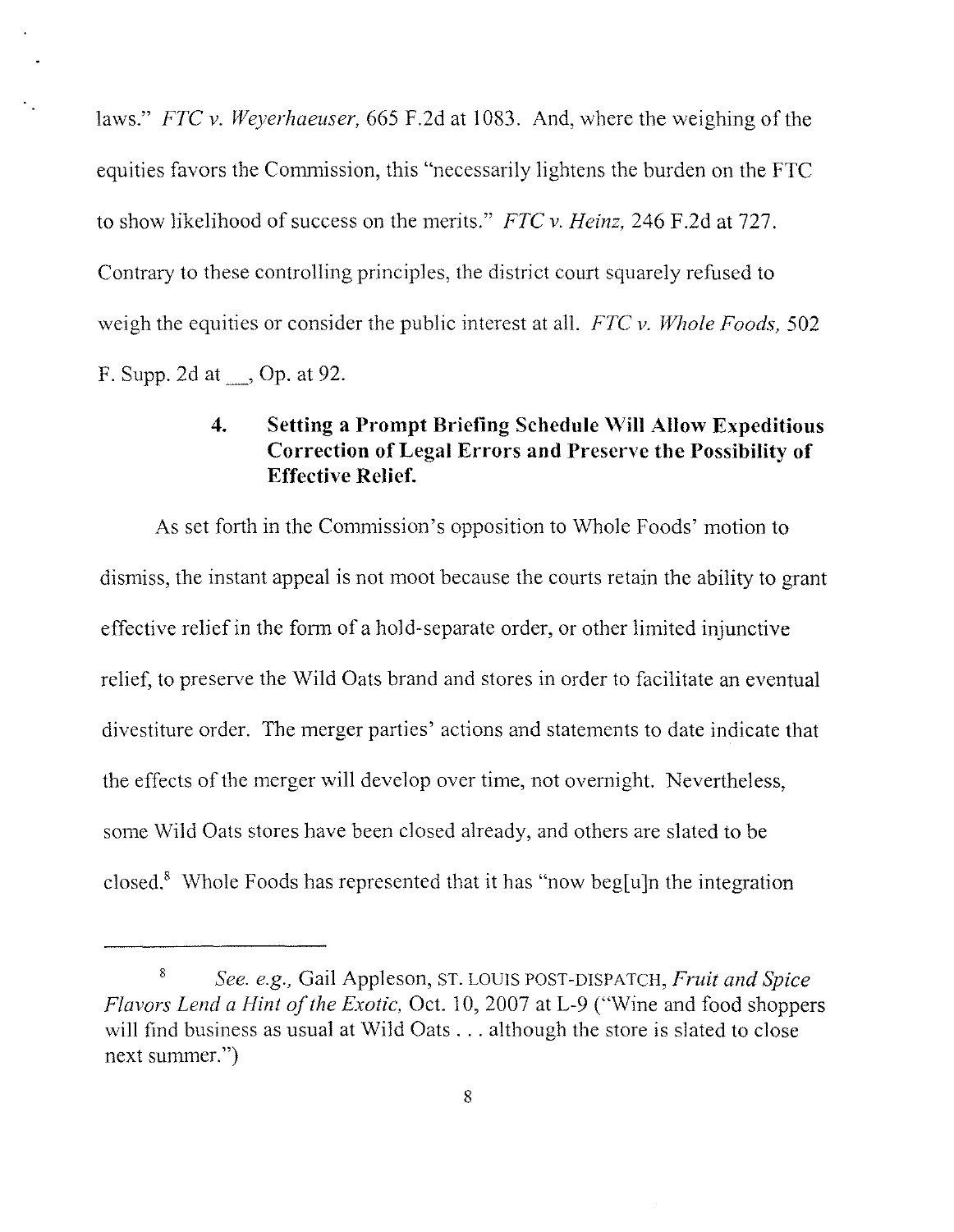process," and intends to make substantial changes over the next two years."<sup>9</sup> Accordingly, it is vital that the present appeal go forward promptly, so that, upon reversal of the flawed decision below, the Commission can obtain relief freezing the status quo before Whole Foods completes its planned integration.

Setting a briefing schedule at this time wi11 allow for timely disposition of the appeal, and preserve the possibility of effective relief, on both an interim and a permanent basis. Such a briefing schedule wi11 not disadvantage the merger parties or impose any burden on this Court; for the immediate future, the schedule would simply set the date on which the Commission's opening brief is to be filed.

*<sup>9</sup> See* Whole Foods Form 8K (Aug. 28, 2007), http://www.sec.gov/Archives/edgar/data/865436/000110465907065555/a07-22865 1ex99d1.htm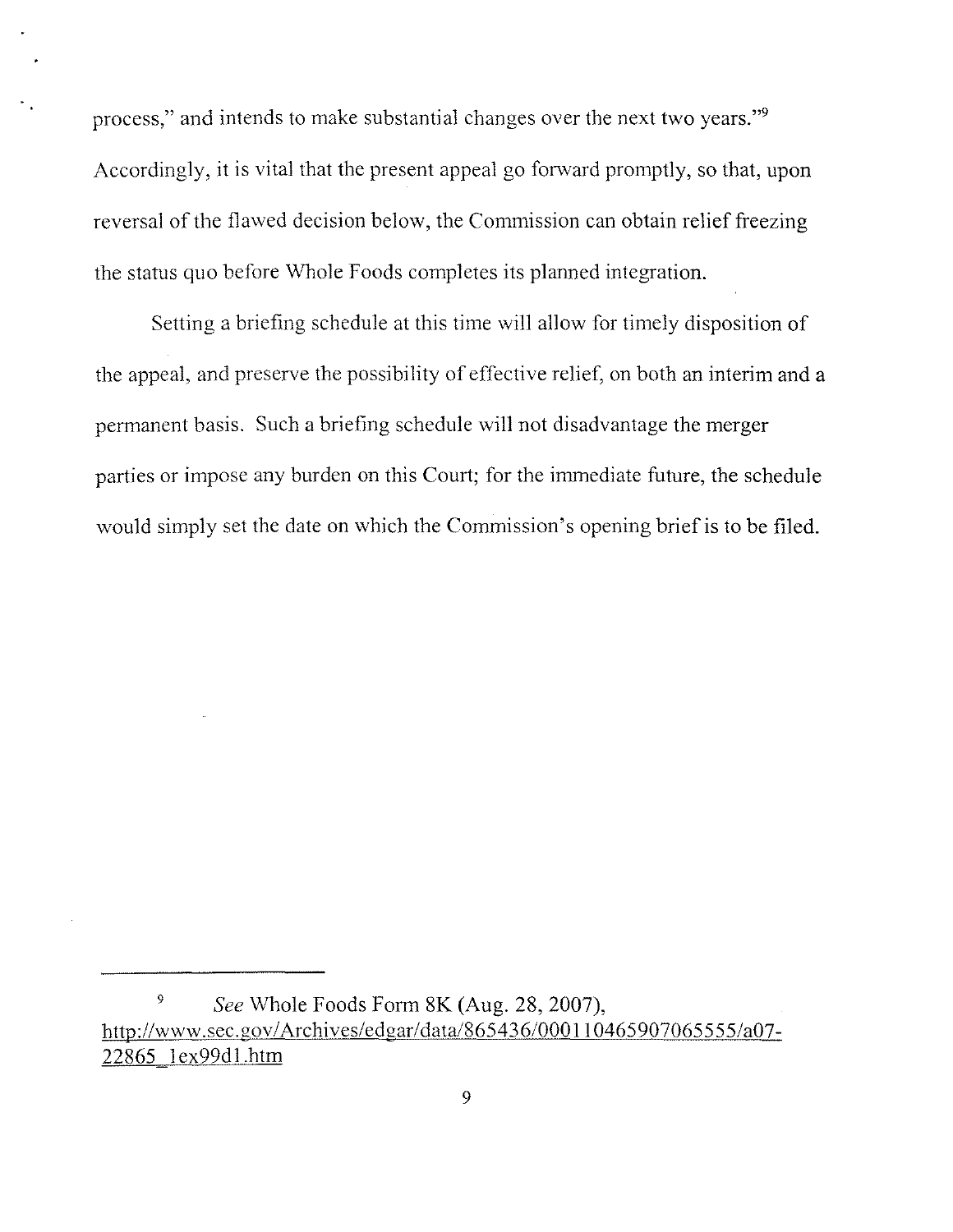Respectfully submitted,

JEFFREY SCHMIDT Director

KENNETH L. GLAZER Deputy Director Bureau of Competition

MICHAEL J. BLOOM RICHARD B. DAGEN THOMAS J. LANG CATHARINE M. MOSCATELLI JOANL. HElM THOMAS H. BROCK MICHAEL A. FRANCHAK Attorneys OctOber 22, 2007

WILLIAM BLUMENTHAL General Counsel

JOHN D. GRAUBERT Principal Deputy General Counsel

JOHN F. DALY Deputy General Counsel for Litigation

Man (2 /

Attorney Federal Trade Commission 600 Pennsylvania Ave., N.W. Washington, D.C. 20580 Ph. (202) 326-2158 Fax (202) 326-2477 mkerst@ftc.gov